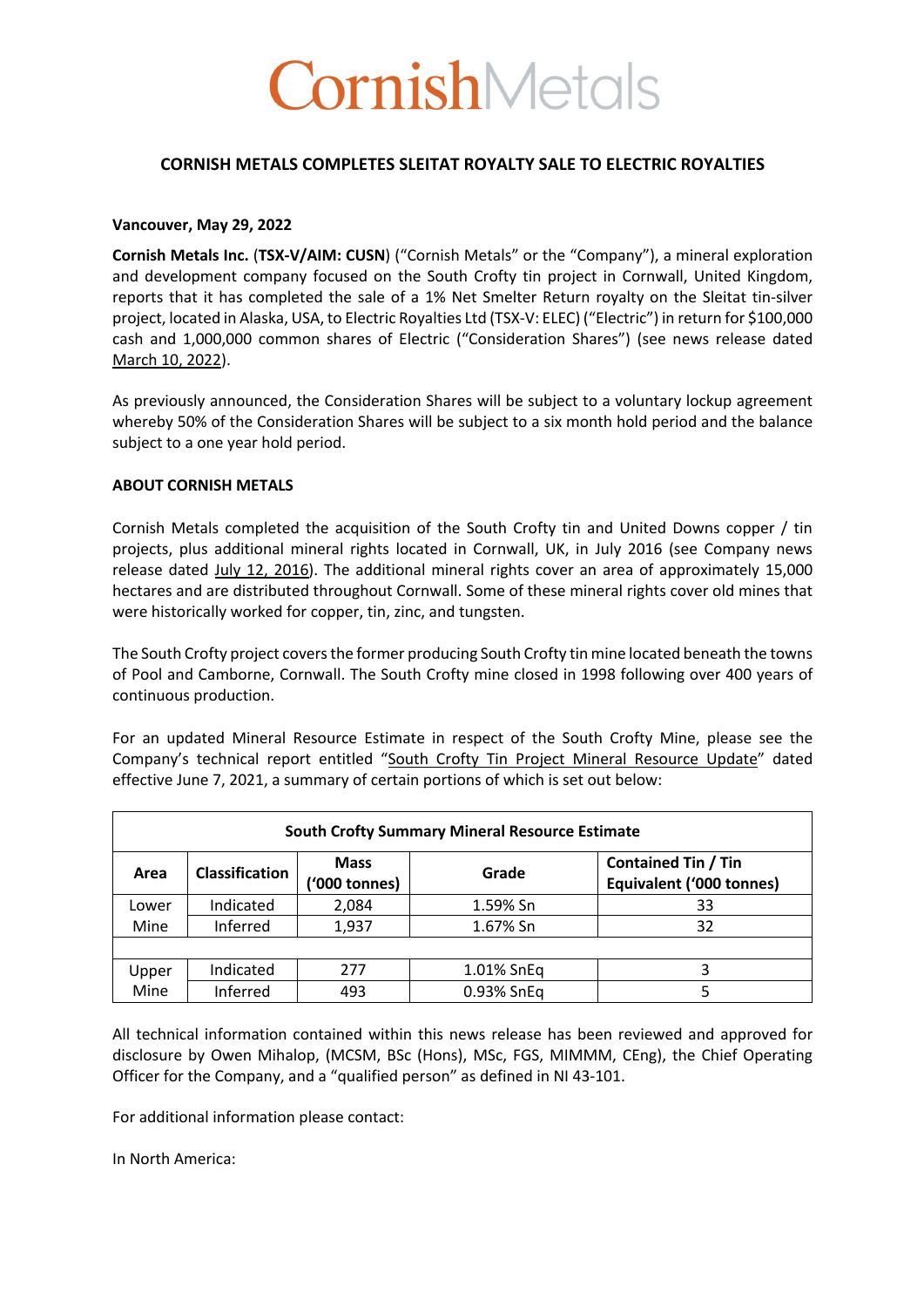Irene Dorsman at (604) 200 6664 or by e-mail at irene@cornishmetals.com

In UK:

| SP Angel Corporate Finance Tel:<br><b>LLP</b> |                                                                    | +44 203 470 0470                                    |
|-----------------------------------------------|--------------------------------------------------------------------|-----------------------------------------------------|
| (Nominated Adviser & Joint<br>Broker)         |                                                                    |                                                     |
|                                               | <b>Richard Morrison</b><br>Charlie Bouverat<br><b>Grant Barker</b> |                                                     |
| Hannam & Partners<br>(Joint Broker)           | Tel:                                                               | +44 207 907 8500                                    |
|                                               | <b>Matthew Hasson</b><br>Andrew Chubb<br>Ernest Bell               |                                                     |
| BlytheRay<br>(Financial PR/IR-London)         | Tel:                                                               | +44 207 138 3204                                    |
|                                               | Tim Blythe<br>Megan Ray                                            | tim.blythe@blytheray.com<br>megan.ray@blytheray.com |

## **ON BEHALF OF THE BOARD OF DIRECTORS**

*"Richard D. Williams"* Richard D. Williams, P.Geo

#### *Market Abuse Regulation disclosure*

*The information contained within this announcement is deemed by the Company to constitute inside information pursuant to Article 7 of EU Regulation 596/2014 as it forms part of UK domestic law by virtue of the European Union (Withdrawal) Act 2018 as amended ("MAR") encompassing information relating to the Offering described above, and is disclosed in accordance with the Company's obligations under Article 17 of MAR. In addition, market soundings (as defined in MAR) were taken in respect of the UK Placing with the result that certain persons became aware of inside information (as defined in MAR), as permitted by MAR. This inside information is set out in this Announcement. Therefore, upon publication of this announcement, those persons that received such inside information in a market sounding are no longer in possession of such inside information relating to the Company and its securities.*

*Neither the TSX Venture Exchange nor its Regulation Services Provider (as that term is defined in the policies of the TSX Venture Exchange) accepts responsibility for the adequacy or accuracy of this release.*

#### *Caution regarding forward looking statements*

*This news release contains "forward-looking statements" including, but not limited to, statements in connection with the hold periods applicable to the Consideration Shares. These forward-looking statements are statements regarding the Company's intentions, beliefs or current expectations concerning, among other things, the Company's projections, outlook, forecast, estimates, plans, potential results of operations or upcoming work programs, financial condition, prospects, growth, strategies and the industry in which the Company operates.*